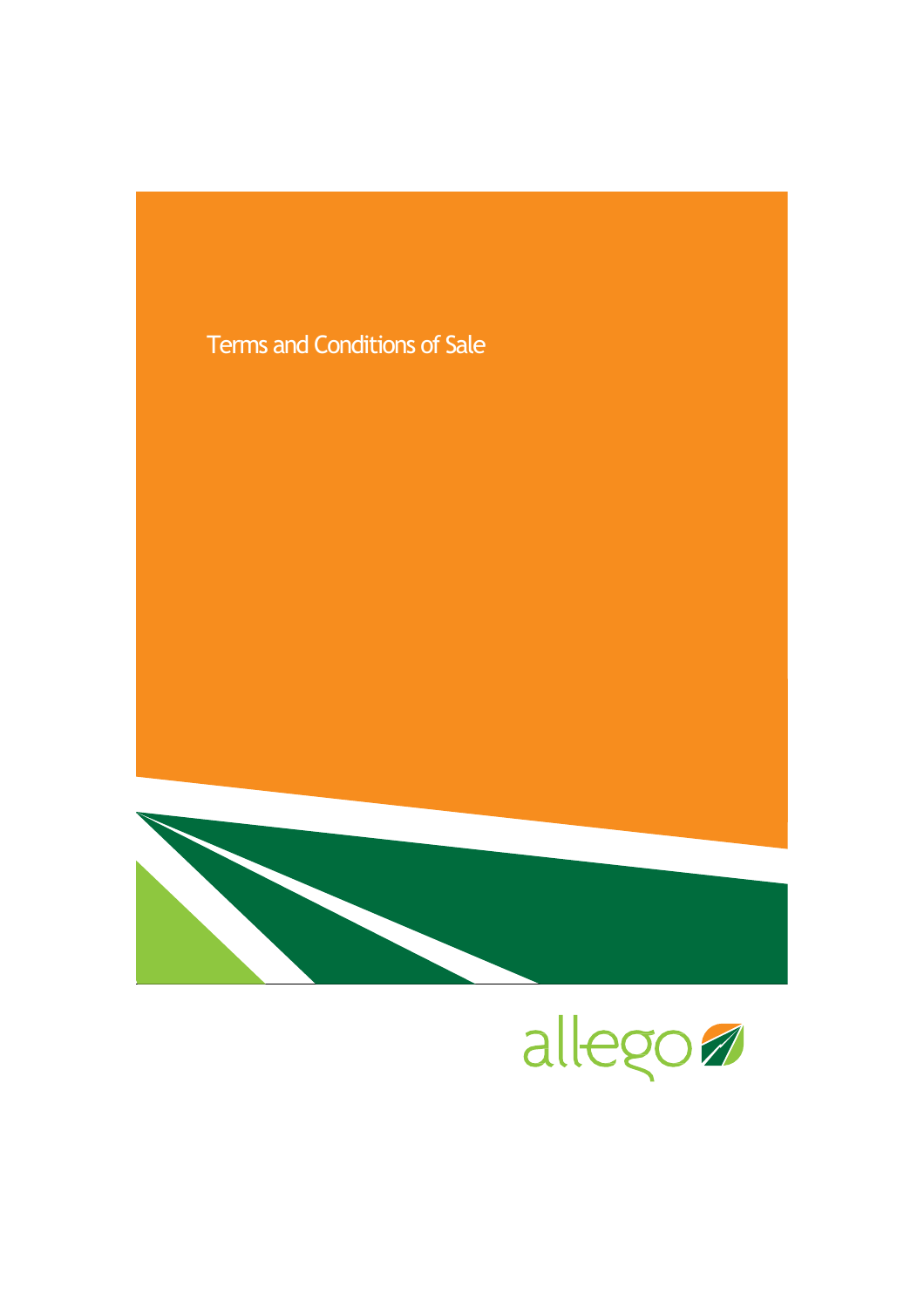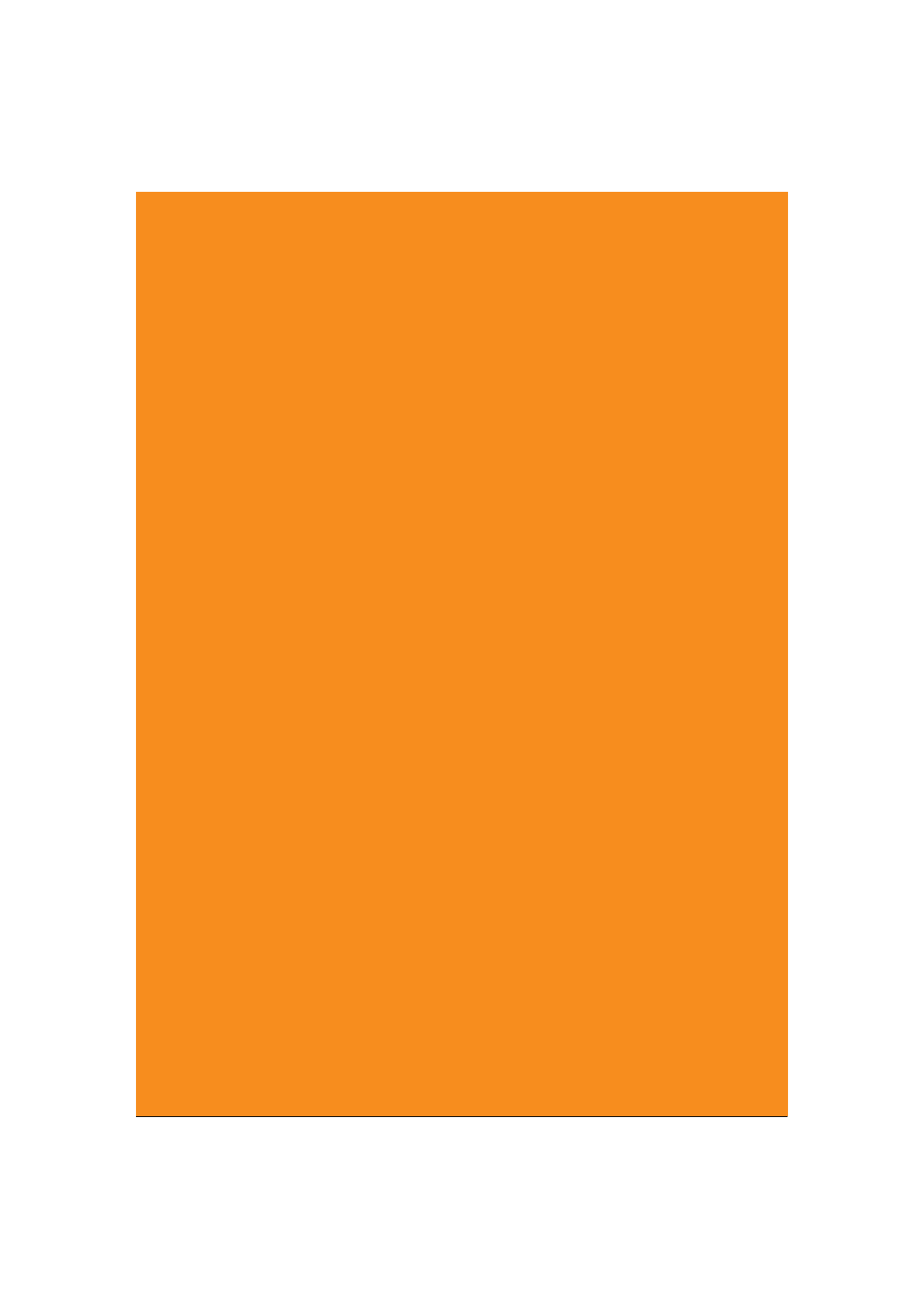# Terms and Conditions of Sale

For Charging Stations and the related services rendered by Allego Sweden AB.

> Terms and Conditions of Allego Sweden AB ©2021 – November 2021 version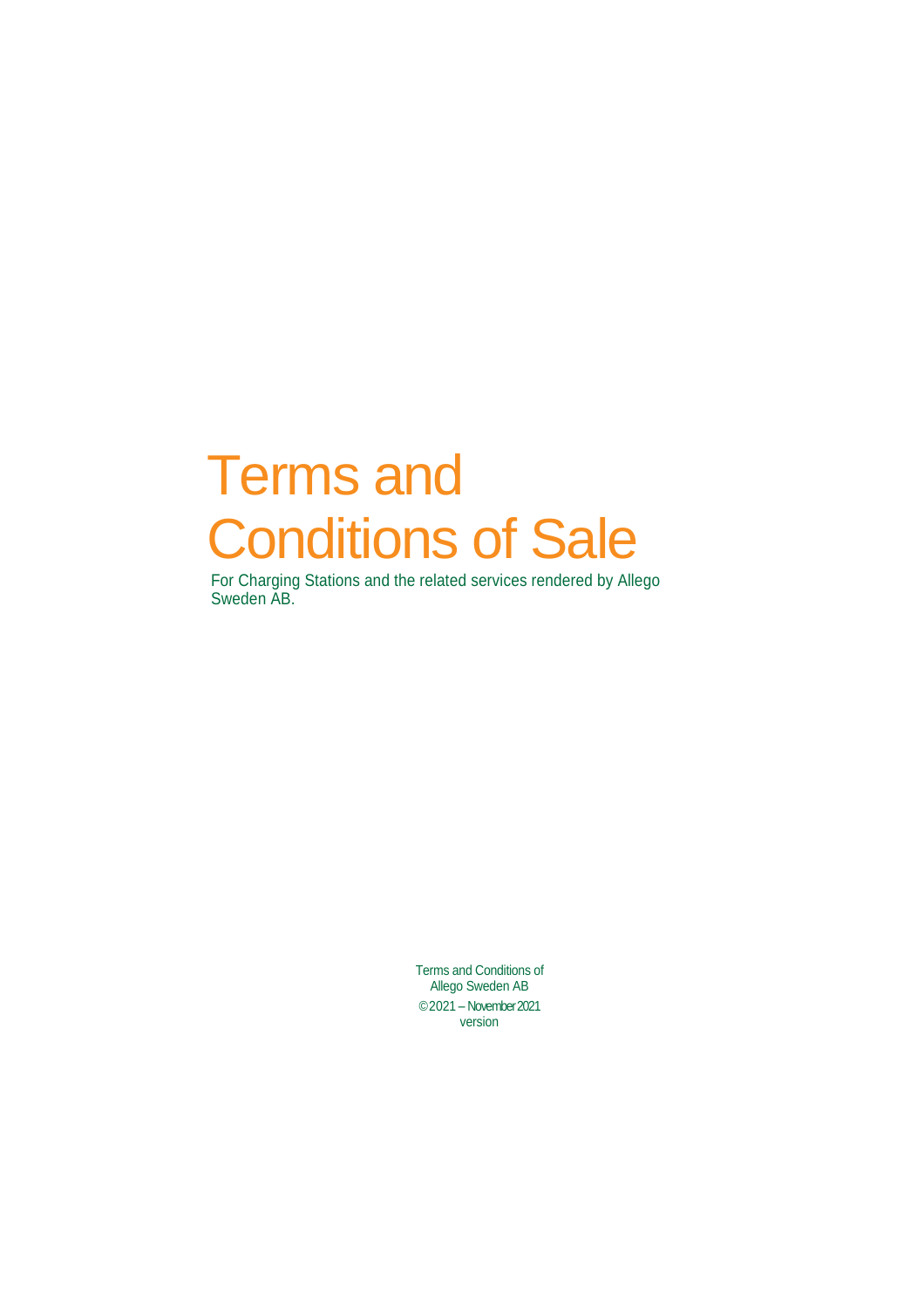# **Contents**

| 1.             | Definitions<br><u> 1989 - Johann John Stein, markin film ar yn y brenin y brenin y brenin y brenin y brenin y brenin y brenin y</u> | 6              |
|----------------|-------------------------------------------------------------------------------------------------------------------------------------|----------------|
| 2.             | Applicability of Terms and Conditions of Sale                                                                                       | $\overline{7}$ |
| 3.             |                                                                                                                                     | $\overline{7}$ |
| 4.             |                                                                                                                                     | 7              |
| 5.             |                                                                                                                                     | 8              |
| 6.             |                                                                                                                                     |                |
| 7 <sub>1</sub> | Repair and Maintenance Services and Help Desk_____________________________9                                                         |                |
| 8.             |                                                                                                                                     |                |
| 9.             |                                                                                                                                     |                |
| 10.            |                                                                                                                                     |                |
| 11.            |                                                                                                                                     |                |
| 12.            |                                                                                                                                     |                |
| 13.            |                                                                                                                                     |                |
| 14.            | Engaging Third Parties and Assigning Rights and Obligations __________ 13                                                           |                |
| 15.            |                                                                                                                                     |                |
| 16.            | Other Provisions 14                                                                                                                 |                |
| 17.            |                                                                                                                                     |                |
|                |                                                                                                                                     |                |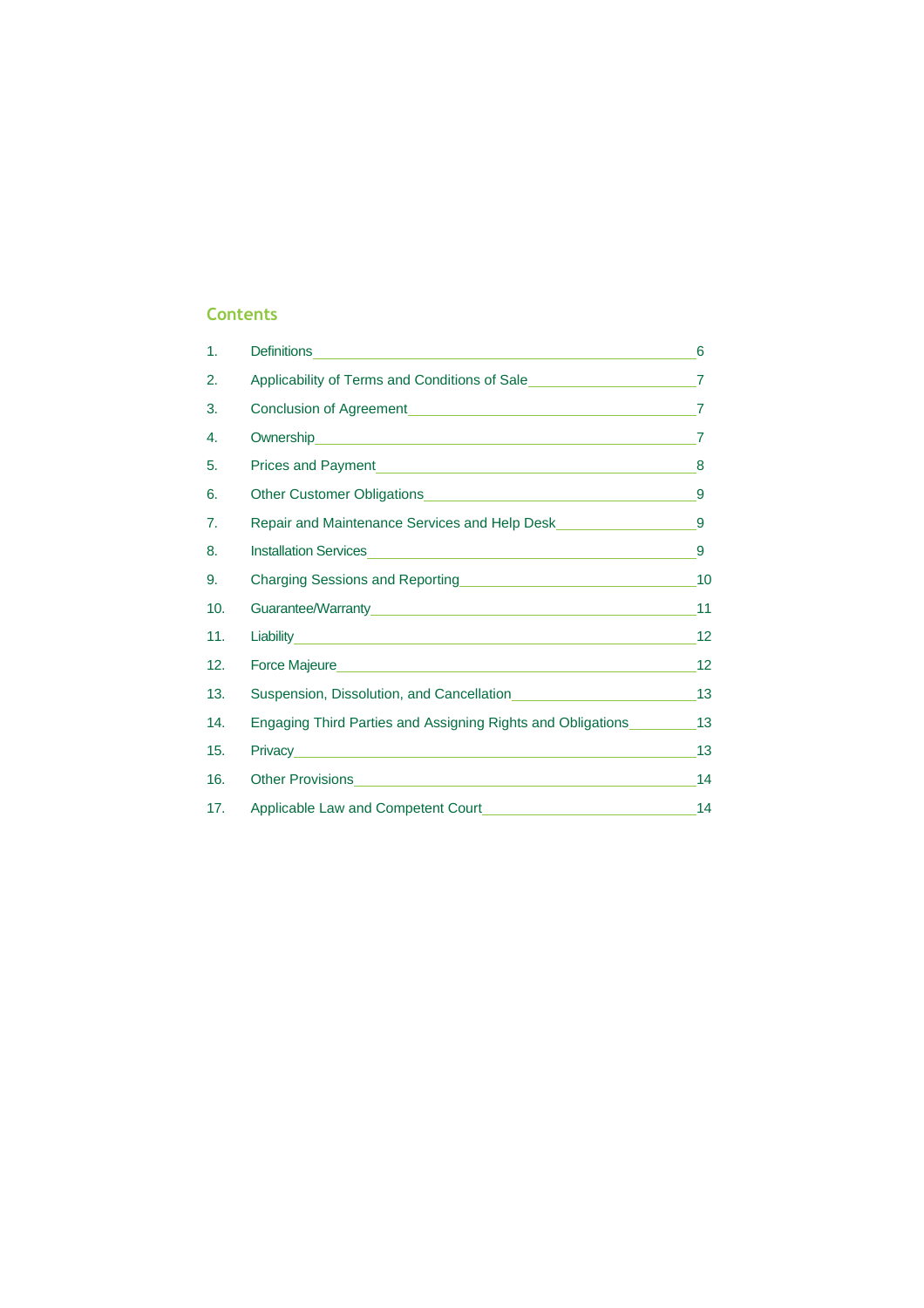

#### **1. Definitions**

These Terms and Conditions of Sale apply to the sale of the Charging Stations offered by Allego and the associated Charging Station Services. A number of terms in these Terms and Conditions of Sale are capitalised. Those terms have the meanings assigned to them in this Article:

- 1.1. **Allego**: The provider of the Charging Station and associated Charging Station Services, namely Allego Sweden AB, reg. no. 559164-7069, having its registered office in Stockholm, Sweden.
- 1.2. **Connectivity Services**: The care taken by Allego to ensure that the Charging Stations are included in the back office of Allego, allowing Allego to make reports available on Charging Sessions, and through which Service Providers can be charged for Charging Sessions.
- 1.3. **Electric Vehicle**: A road vehicle powered entirely by an electric motor and/or a hybrid vehicle partly powered by an electric motor, which vehicle may or may not make use of electricity that is stored in a battery rechargeable by use of a Charging Socket.
- 1.4. **End-user**: a natural person or legal entity who/that uses the Charging Stations and the associated Charging Station Services.
- 1.5. **Installation Instructions**: instructions of the manufacturer of the Charging Stations (not being Allego) that are required to install the Charging Stations.
- 1.6. **Customer**: The natural person or legal entity who/that negotiates with Allego about the conclusion of an Agreement and/or enters into an Agreement to purchase one or more Charging Stations and associated Charging Station Services. A Customer may also be an End-user if it (also) makes use itself of the Charging Stations and the associated Charging Station Services.
- 1.7. **Charging Station**: A facility at a given Location that can be used to charge the battery of an Electric Vehicle. A Charging Station can have one or more Charging Sockets.
- 1.8. **Charging Station Services**: The services to be provided by Allego during the term of the Agreement, such as installation of the Charging Station, repair and maintenance services including a helpdesk, and Connectivity Services for Charging Sessions. The Agreement specifies which Charging Station Services apply. The Services to be rendered by Allego expressly exclude the supply of power and responsibility for such supply.
- 1.9. **Charging Session**: a session lasting one (1) minute or more (or consumption of 0.1 kWh or more) during which an Electric Vehicle is charged.
- 1.10. **Charging Socket**: a feature (i.e. a power outlet) on the Charging Station that the Enduser can use to provide electricity to the Electric Vehicle.
- 1.11. **Delivery**: The delivery of the Charging Stations to the Location specified by Customer.
- 1.12. **Location**: A location made available, or to be made available, by the Customer at which the Charging Stations will be installed.
- 1.13. **Offer**: the Offer issued by Allego regarding one or more Charging Stations and the associated Charging Station Services.
- 1.14. **Official Completion/Acceptance**: the moment of the installation of the Charging Stations after Delivery.
- 1.15. **Agreement**: the agreement concluded between Allego and the Customer regarding the Charging Stations and the related Charging Station Services, whether or not this is embodied in a contract or a signed order form or Offer [*Offert*], of which Agreement these Terms and Conditions of Sale constitute an integral part.
- 1.16. **Party (Parties)**: Allego and/or the Customer.
- 1.17. **Service Provider**: The natural person or legal entity who/that makes a charging pass or subscription available to the End-user, on the basis of which the End-user is able to charge his/her/its Electric Vehicle at a Charging Socket.
- 1.18. **Terms and Conditions of Sale**: The present Terms and Conditions of Sale, which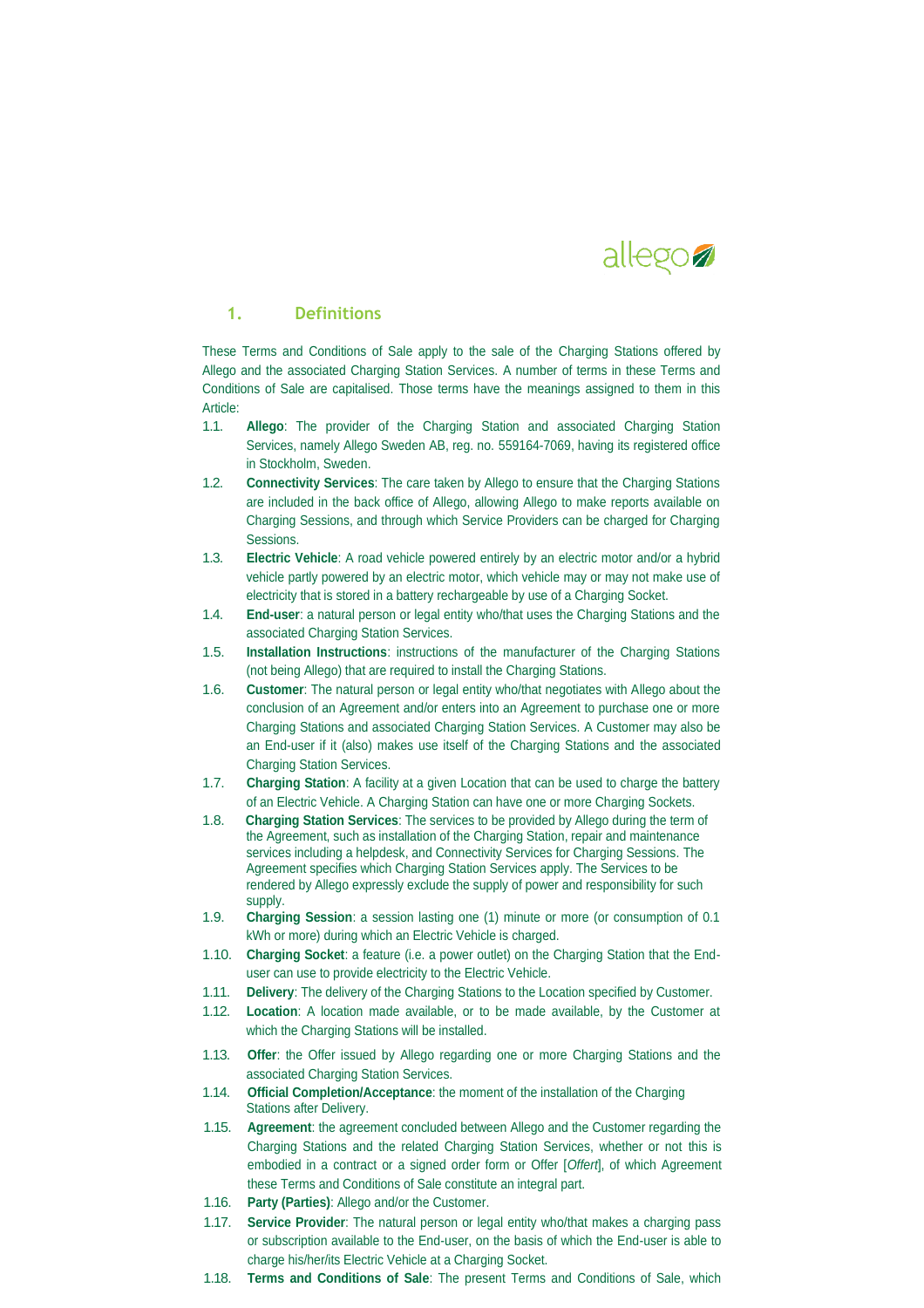apply to the sale of Charging Stations and the associated Charging Station Services.

# **2. Applicability of Terms**

- 2.1. These Terms and Conditions of Sale shall apply to all orders, Quotations, and Agreements for the Delivery of Charging Stations and the associated Charging Station Services, and to all requests and offers for such to be done, and to all other legal transactions between Customer and Allego, unless deviated from in writing.
- 2.2. By signing the order form or the Offer or an Agreement, or by in any way making use of the Charging Stations and the associated Charging Station Services, the Customer agrees to be bound by these Terms and Conditions of Sale. Deviations from and supplements to these Terms and Conditions of Sale shall only be valid if expressly agreed between Allego and Customer in writing. In the event of any conflict, the Agreement shall prevail over these Terms and Conditions of Sale.
- 2.3. Unless explicitly agreed otherwise in writing, the applicability of any conditions (including conditions of purchase) of the Customer is expressly rejected.

# **3. Conclusion of Agreement**

- 3.1. Offers, price quotations, and other statements by Allego and its representatives and/or employees shall not bind Allego and shall apply only as an invitation to place an order.
- 3.2. Unless Parties have agreed some other method of conclusion, an Agreement with Allego shall be concluded at the point when Allego has signed the assignment, Offer, or Agreement, which is signed by the Customer, together with all required information.
- 3.3. An electronic signature (a scanned signature) shall have the same evidential value as a written signature.

#### **4. Ownership**

- 4.1. All Charging Stations shall be delivered subject to retention of [*återtagandeförbehåll*]. Ownership of a Charging Station delivered by Allego shall only be transferred to Customer at the point when all claims of Allego have been complied with in full by Customer.
- 4.2. Parties have agreed that during the period when ownership of the Charging Station has not yet been transferred, Customer shall refrain from conduct whereby Allego's ownership right may be contested. Customer shall make efforts to safeguard Allego's ownership right in situations where such is necessary.

# **5. Prices and Payment**

- 5.1. The prices quoted by Allego for the sale of Charging Stations and the associated Charging Station Services are exclusive of value added tax [*mervärdesskatt*] and other taxes/duties/costs, wherever these may be imposed. The prices shall be indexed annually on 1 April, based on the services price index [*Producentprisindex för tjänster*] published by the Central Statistical Agency of Sweden [*Statistiska Centralbyrån*].
- 5.2. Allego reserves the right to alter its charges from three (3) months after the conclusion of the Agreement if the Charging Stations and the associated Charging Station Services have not yet been delivered in the event of circumstances that increase the price, including (but not limited to) cost prices, the costs of materials, wage costs, social security contributions and taxes, and exchange rate changes. Allego shall also be entitled to increase its prices and thus to amend the Agreement if it becomes apparent the Customer has provided incorrect information that was relevant to determining the price and Allego did not know about, and could not be expected to have discovered, that incorrectness.
- 5.3. Unless otherwise agreed in writing, payment of the agreed total sum total for the sale of the Charging Stations and the associated Charging Station Services shall be effectuated as follows:
	- 30% immediately upon the Agreement being concluded;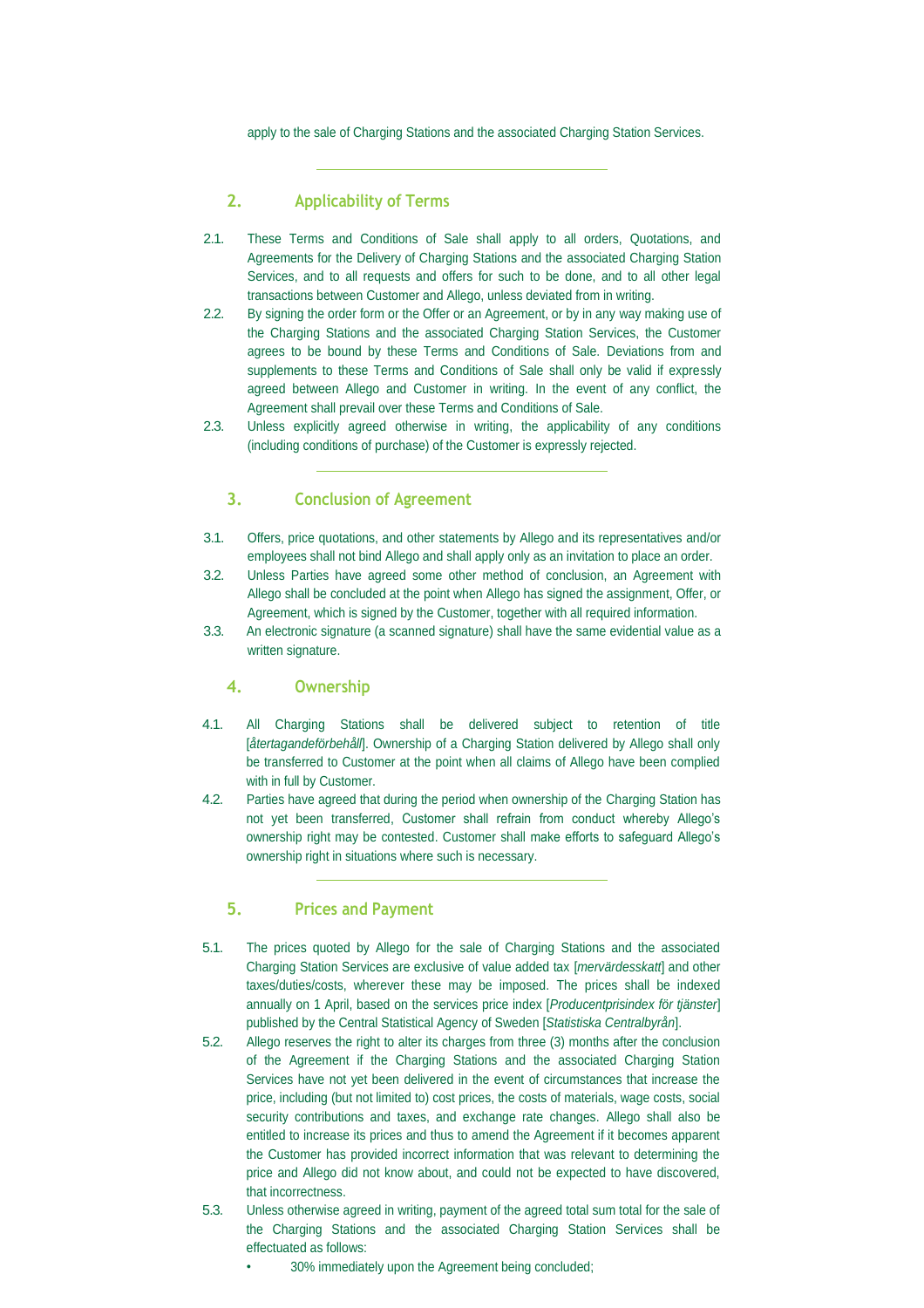- 40% upon Delivery of the Charging Stations;
- 30% upon the Official Completion/Acceptance of the Charging Stations by Allego or Customer.
- 5.4. Unless otherwise agreed in writing, Allego shall issue invoices electronically or in writing immediately after Delivery.
- 5.5. Invoice payments that constitute a valid discharge shall only be made to Allego or to a third party engaged by or on behalf of Allego for invoicing.
- 5.6. Payment to Allego shall be made within thirty (30) days from the date of the invoice. The point of payment shall be the point when payment has been received by or on behalf of Allego.
- 5.7. If the Customer has not paid the invoice within the payment period in the manner indicated on the notice concerned, it shall be deemed to be in default, without any further notice of default being necessary. From the point when the Customer is in default until the date of full payment, the Customer shall owe interest at the statutory rate as defined in the Swedish (1975:635) Interest Act [*Räntelagen*].
- 5.8. All extrajudicial costs for recovery of the sums owed by the Customer to Allego, including lawyers' fees, shall be borne by the Customer. The costs referred to in the present subsection shall be at least fifteen percent (15%) of the outstanding amount, with a minimum of EUR 250, without proof thereof needing to be provided by Allego. If the actual costs are higher, Allego shall be entitled to claim the actual costs. The costs shall be due from the point when Allego calls on the Customer, in writing, to comply with its obligations.
- 5.9. The Customer shall be required, at the first request by or on behalf of Allego, to deposit an advance payment or to otherwise furnish sufficient security in connection with its payment obligations and other obligations arising pursuant to the Agreement. Allego shall be entitled to suspend its performance of its obligations pending the furnishing of said security. Allego shall not be required to pay the Customer any interest or other costs in respect of the amount of said security.
- 5.10. Payments by Customer to Allego shall in all cases be deemed to first serve to reduce the costs, then to reduce interest due, and finally to reduce the outstanding invoices relating to the Charging Stations and the associated Charging Station Services and the accrued interest.
- 5.11. The Customer shall not be entitled to make any deduction on the invoiced amount, nor to set off the invoiced amount against any counterclaim against Allego.
- 5.12. The Customer shall not be entitled to suspend any payment obligation it has to Allego.
- 5.13. All obligations of the Customer shall be immediately due and payable if the Customer fails to comply with its payment obligations on time.

# **6. Other Customer Obligations**

- 6.1. Customer shall be required, to the extent reasonably necessary, to cooperate with Allego in the application and implementation of the provisions of the Agreement and/or the present Terms and Conditions of Sale and the monitoring of compliance therewith, in particular by allowing access by persons who hold an identity document or authorisation issued by Allego to the Location where the Charging Station has been installed and/or the area where the electrotechnical installation has been installed to which the Charging Station is connected, with said access being from 8 a.m. to 8 p.m., with the exception of Sundays and public holidays, and also, in the event of urgent reasons, on other days and outside said hours.
- 6.2. The Customer is responsible for concluding a connection and transport agreement with the grid manager and an agreement with a supplier regarding the supply of electricity to the Location.
	- **7. Repair and Maintenance Services and Helpdesk**
- 7.1. Allego shall provide repair and maintenance services during the period agreed on in the Agreement and shall make a helpdesk available.
- 7.2. Allego shall monitor and maintain the Charging Stations remotely from its back office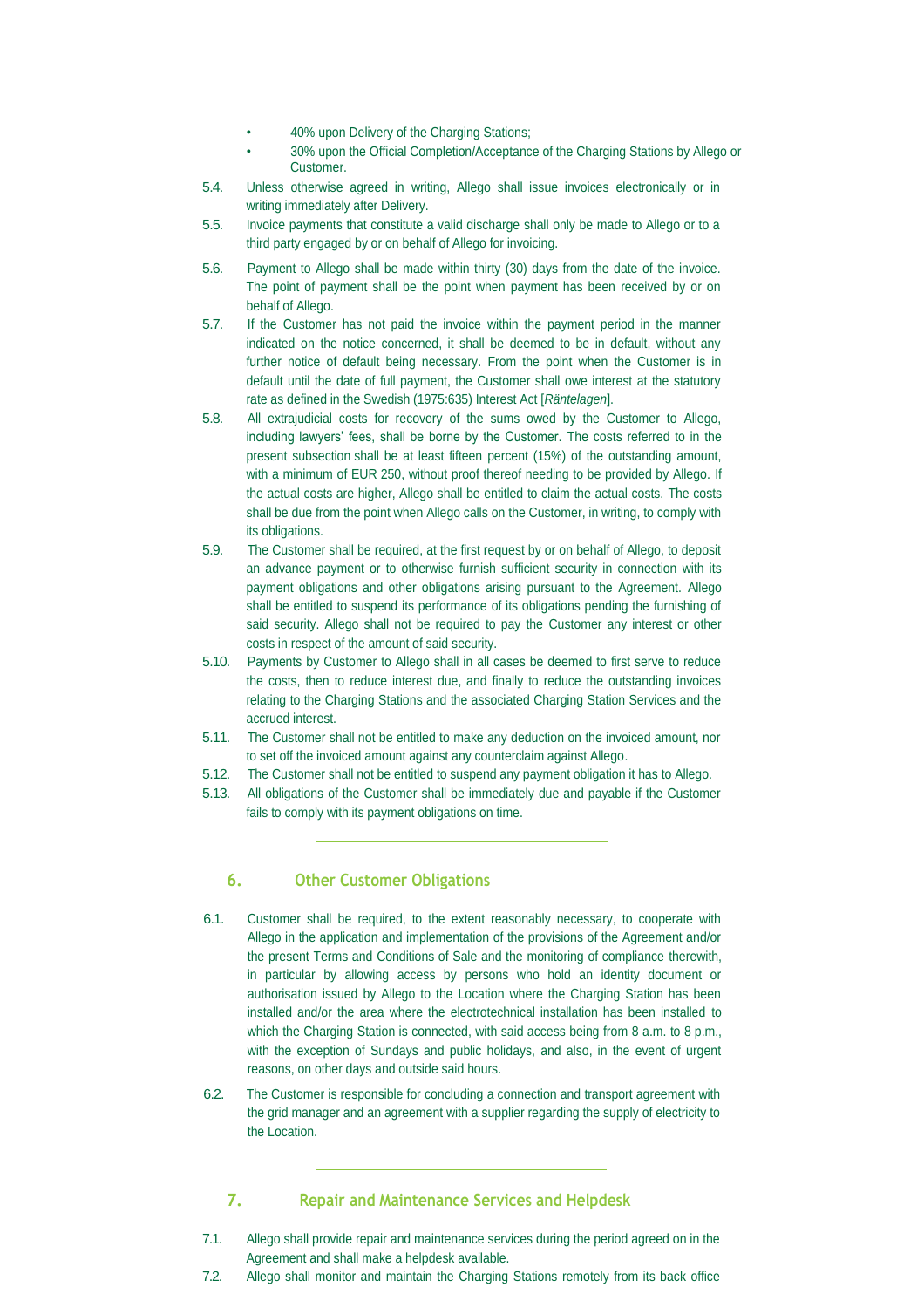system, and where necessary install new software on them.

- 7.3. Provided that the Customer has reported the malfunction to Allego immediately, Allego shall attempt to correct any malfunction as quickly as reasonably possible, endeavouring to rectify the problem the same day, but at least within two (2) working days.
- 7.4. Allego can be reached regarding orders and/or installations during office hours at the following telephone number:+ 46 (0) 706407744.
- 7.5. In the event of a malfunction, the Customer can call the following Allego telephone number: + 31 (0) 800 374 5337.
- 7.6. If some or all repair and/or maintenance is carried out by the Customer itself or by a third party engaged by the Customer, Allego will not be responsible for any maintenance error or any damage resulting from improper maintenance. If and in so far as Allego is called in to consult in such a case and the maintenance technician has carried out an investigation at the Customer's premises and/or has rectified the malfunction, the costs involved will be charged to the Customer (including installation, materials, repair costs, and call-out charges).

# **8. Installation Services**

- 8.1. If Customer purchases installation services, Allego will carry out the installation, with the Charging Station being delivered in "turn-key" state in accordance with the Installation Instructions, possibly by third parties being engaged.
- 8.2. Unless expressly agreed otherwise in writing, the installation services to be provided by Allego shall not include preparatory work to be carried out by the Customer at its own risk and expense. Said preparatory work shall include providing a power cable to an electrotechnical system that complies with the applicable requirements, legislation, and regulations.
- 8.3. The Customer shall ensure that the Location where the Charging Stations are installed shall comply with the Installation Instructions.
- 8.4. The Customer must ensure that its connection to the power grid supports sufficient capacity to provide for the energy needs of both the Charging Stations and the Customer. The Customer shall bear the costs of increasing the capacity of the connection. The Customer shall bear the risk and expense of the connection lacking sufficient capacity.
- 8.5. At the Customer's request, the Charging Station can be moved to a different Location. The costs for removal and reinstallation shall be charged to the Customer.
- 8.6. If some or all of the installation is carried out by the Customer itself or by a third party engaged by the Customer, Allego will not be responsible for any installation error or any damage resulting from incorrect installation or installation that is not in accordance with the Installation Instructions. If and in so far as Allego is called in to consult in such a case and has carried out a malfunction investigation at the Customer's premises and/or has rectified the malfunction, the costs involved will be charged to Customer (including installation, materials, repair costs, and call-out charges).
- 8.7. Allego shall strive to contact the Customer within 2 working days after the conclusion of this Agreement in order to arrange a date for installation.
- 8.8. The Customer warrants that any information provided by the Customer to Allego during inspection and installation is correct and accurate. The Offer that forms the basis for this Agreement is based entirely on the information provided by Customer. If it becomes apparent during installation that the information provided by the Customer is not correct, all additional costs for installation shall be immediately at the expense of the Customer. Allego shall state the amount of the additional costs and notify the Client of same. If the information regarding the use of the various fuses in the meter cabinet are incorrect, all resulting risks shall be at the expense of the Customer.
- 8.9. If the Customer phones to cancel an installation appointment less than forty-eight (48) hours beforehand or if no one is present at the time of the appointment, Allego shall be entitled to invoice the Customer for the call-out charges plus EUR 150.
- 8.10. Official Completion/Acceptance shall be carried out by Allego on the basis of a checklist for Official Completion/Acceptance. The Customer shall be permitted to be present when said check is carried out. Said check shall constitute the Official Completion/Acceptance of the Charging Station and the Customer shall then be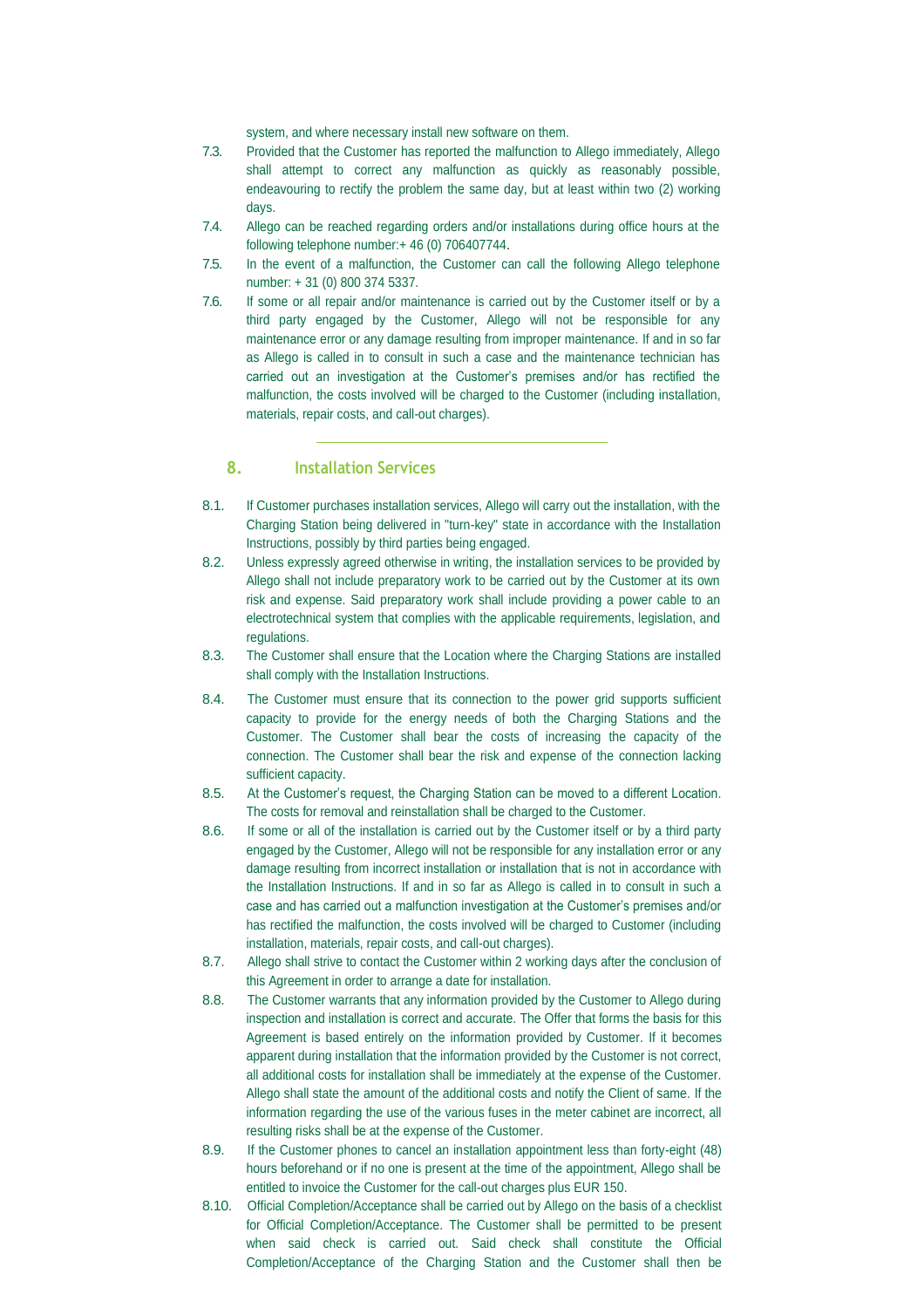deemed to have accepted the Charging Station. Acceptance by the Customer shall mean that installation has been carried out in accordance with what has been agreed. Subsequent complaints regarding the already accepted installation shall therefore be excluded, except where a representative of the Customer has signed for acceptance, in which case the Customer shall have forty-eight (48) hours after acceptance to complain.

# **9. Charging Sessions and Reporting**

- 9.1 Section 9 shall apply if the Customer has purchased Connectivity Services for Charging Sessions from Allego. This service encompasses the facilitation of the settlement of Charging Sessions. Allego does not supply power itself and is not responsible for the supply of power.
- 9.2 The Customer determines the fee for a Charging Session at the Location. This fee covers both the use of the charging infrastructure and the electricity consumption during the Charging Session. This fee must conform with the market. The Customer may only change this fee once per calendar year. The new fee cannot be implemented until at least two full calendar months have passed after it is confirmed in writing by Allego.
- 9.3 Allego facilitates the settlement of Charging Sessions. This means that:
- 9.4 Allego, in combination with one or more energy suppliers, has made agreements in its back office with Service Providers regarding End-user access to the Charging Stations and settlement of Charging Sessions.
- 9.5 The End-user's Service Provider will be invoiced for the Charging Sessions at the Customer's Location at the fee amount described in Article 9.2 pursuant to the agreements referred to in paragraph a.
- 9.6 The Customer shall only receive payment for a Charging Session if the Service Provider has paid the amount owed for that session. Should it become apparent at any point that a Service Provider is not willing or able to pay for an invoiced Charging Session, Allego will consult with Customer so that appropriate measures can be taken.
- 9.7 Allego, in combination with one or more energy suppliers, is not obliged to take collection measures against the Service Provider, but it may decide to do so in consultation with the Customer.
- 9.8 The Customer will receive monthly statements of the result of the settlement for Charging Sessions as referred to in Article 9.3: one from Allego regarding the use of the infrastructure, and one from the relevant energy supplier(s) with regard to the electricity consumption. The Customer will receive periodic overviews of the use of the Charging Socket(s) at the Location.
- 9.9 The Customer hereby consents to Allego, in combination with one or more energy suppliers, to include the Customer's Charging Socket(s) at the Location in the agreements with Service Providers referred to in Article 9 a.
- 9.10 The Customer shall cooperate with Allego, in combination with one or more energy suppliers, in ensuring that these parties perform their obligations to the Service Providers.

#### **10. Guarantee/Warranty**

- 10.1. The Charging Stations are sold with a warranty for a period of two (2) years. The warranty for the hardware is "back to base" i.e. the customer have the right to send the hardware to back to the hardware manufacturer for correction.
- 10.2. Action under the warranty shall take place only if the defect or malfunction is reported without undue delay, with Customer or the End-user providing as much detail as possible about the defect or malfunction.
- 10.3. This warranty shall not apply if the defect is the result of improper, careless, or abnormal use, wear and tear, negligence, overloading, incorrect installation and/or incorrect assembly. The above actions preclude the warranty whether they are undertaken by Customer or by a third party engaged by Customer or any other party that the Customer can reasonably be deemed responsible for in relation to Allego, and whether they are intentional or accidental.
- 10.4. If a Charging Station (perhaps in combination with a standard and optional service) operates with the aid of the necessary communication infrastructure (whether or not public), such as (mobile) Internet connections, Allego cannot guarantee that it will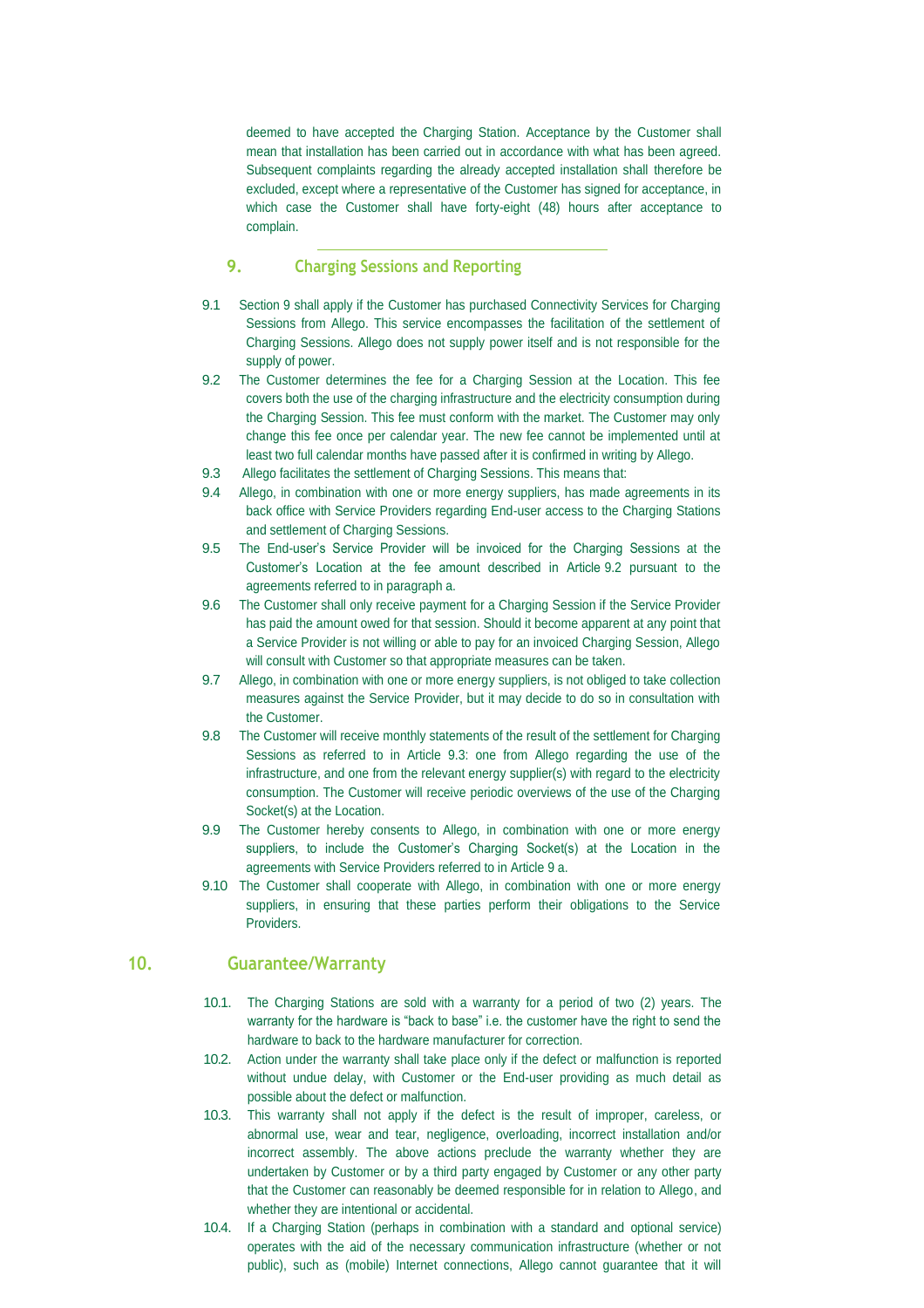function uninterruptedly or without malfunctions, and Allego shall not be liable for loss/harm resulting from malfunctions in communication infrastructure. In so far as it is within the power of Customer or End-user to do so, they shall ensure that the peripheral devices that they use (such as mobile phones and computers) and connections are sufficiently secured, including against unauthorised use by third parties and against viruses.

### **11. Liability**

- 11.1. Allego shall not be liable to the Customer for loss/harm that is the result of incorrect or careless use, which shall include that relating to wear and tear, or of incorrect installation, and/or incorrect assembly of the Charging Station, and any other products supplied by Allego to perform the Agreement, by the Customer or by a third party engaged by the Customer.
- 11.2. Customer indemnifies Allego against any third-party claims relating to actions or circumstances for which the Customer bears the risk and expense.
- 11.3. Allego shall not be liable for indirect damage, consequential damage, loss of profits, savings not realised, reduction in good will, loss/harm due to an interruption in business operations, loss/harm ensuing from claims by Customer's own customers, loss/harm caused by the electricity being turned off so as to allow safe installation, impairment or loss of data, loss/harm relating to the engagement of suppliers prescribed to Allego by Customer, items, materials or software belonging to third parties, except if and in so far as such damage is the result of a deliberate act or omission [*uppsåt*] or gross negligence [*grov vårdslöshet*] on the part of Allego or of third parties engaged by Allego.
- 11.4. In all cases in which Allego is liable to pay damages, such damages shall in no case be higher than either – at Allego's discretion – 100% of the invoiced value of the Charging Stations and the associated Charging Station Services delivered pursuant to the Agreement, whereby or in connection with which the loss/harm was caused (but with a maximum of EUR 250,000 per occurrence and in the case of multiple occurrences within a single calendar year with a total maximum of EUR 500,000), or, if the loss/harm is covered by Allego's insurance, the amount actually paid out by the insurer, except if and in so far as there is a deliberate act or omission or gross negligence on the part of Allego or third parties engaged by Allego.
- 11.5. Allego shall not be liable for any harm or loss resulting from a defect in the Electric Vehicle and/or devices that do not form part of the Charging Station, including (but not limited to) the charging cable and the connection.
- 11.6. Allego shall not be liable for any loss or harm resulting from a death or injury unless the event involved an intentional act or omission or gross negligence on the part of Allego or third parties engaged by Allego.
- 11.7. The Customer shall be liable to Allego for damage to a Charging Station that is caused by the Customer or by persons for whom it is reasonably considered responsible.
- 11.8. Customer shall immediately notify Allego of damage, of any kind, caused to the Charging Station.

# **12. Force Majeure**

- 12.1. Should Allego be prevented by *force majeure* from complying with its obligations to the Customer, or from doing so on time, the Delivery period shall be extended for the period during which Allego is prevented by said *force majeure*, either directly or indirectly, from complying with its obligations.
- 12.2. If Allego has already partially complied with its obligations at such time as an event of *force majeure* occurs, or if it is only able to comply with its obligations partially, Allego shall be entitled to submit a separate invoice for what it has already performed or for that part which it can perform; with the Customer being obliged to settle said invoice.
- 12.3. Force majeure affecting Allego shall in any case be taken to mean any circumstance independent of the will of Allego – even if such was already foreseeable at the point when the Agreement was concluded – that prevents compliance, either permanently or temporarily, with the Agreement.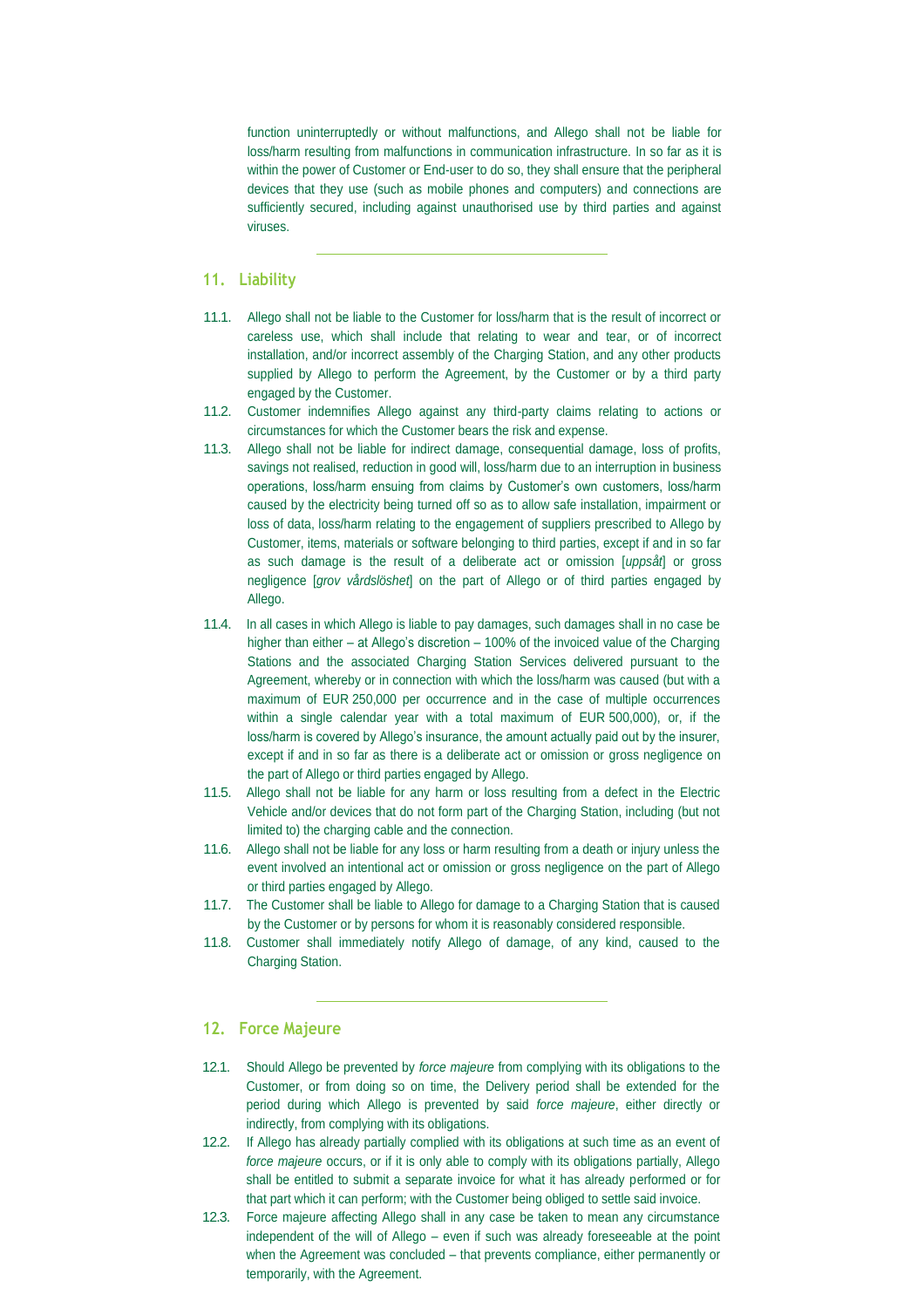#### **13. Suspension, Dissolution, and Cancellation**

- 13.1 If the Customer fails to perform any obligation it has to Allego, or if Allego reasonably expects that the Customer will fail to perform an obligation it has to Allego, Allego shall be entitled to suspend fulfilment (or further fulfilment) of its obligations pursuant to the Agreement by giving written notice, or to dissolve the Agreement, wholly or partly, with immediate effect by giving written notice, without Allego being liable for any damages, with all of this being without prejudice to Allego's other rights.
- 13.2. Either Party shall be entitled to dissolve this Agreement, without judicial intervention, by so notifying the other Party in writing, in the following cases:
	- if the other Party should enter into liquidation, either voluntary or compulsory, or become insolvent or enter into composition or corporate reorganization proceedings or if execution be levied on any goods and effects of the other Party or the other Party should enter into receivership.
	- if the other Party fails to comply with its obligations, unless, given its special nature or minor significance, such failure to comply does not justify such dissolution and the consequences such dissolution will have,

without prejudice to the right of the aggrieved Party to receive damages.

- 13.3. *Allego* shall be entitled to cancel this Agreement at six (6) months' notice without giving any reason. In the case of cancellation by Allego for compelling reasons [*saklig grund*], no notice period shall apply. The following situations shall in any case be deemed to constitute compelling reasons: a situation of *force majeure* lasting longer than six (6) months and an amendment to the applicable legislation and regulations such that Allego is no longer able or permitted to perform the Agreement (on the basis of the same conditions). Customer shall not be entitled to cancel the Agreement prematurely.
- **14. Engaging Third Parties and Assigning Rights and Obligations**
- 14.1. Allego is entitled to engage third parties in performing the Agreement.
- 14.2. Allego shall therefore be entitled to assign all or part of the rights and obligations under the Agreement to a third party. If and to the extent necessary, the Customer hereby consents in advance to Allego's assignment of the Customer's legal relationship with Allego to a third party.

#### **15. Privacy**

- 15.1. In carrying out its business operations, Allego processes certain data regarding the Customer or End-user, including personal data. Personal data means data that makes it possible to identify a particular person, for example his/her name and address.
- 15.2. In processing personal data, Allego shall adhere to the applicable laws and regulations, including the General Data Protection Regulation [*GDPR]* and applicable Swedish laws.
- 15.3. By accepting these Terms and Conditions of Sale, the Customer hereby grants its consent to Allego processing these data (including personal data) if and to the extent such processing is legally required.

#### **16. Other Provisions**

- 16.1. Should one or more provisions of these Terms and Conditions of Sale be invalid or null and void (or partly so) or be nullified, the remaining provisions shall remain in full force, and the Parties shall consult in order to put in place a replacement provision such that the intention and purport of the provision(s) that is/are to be replaced are preserved as far as possible.
- 16.2. Unless expressly provided otherwise, none of the delivery times or dates indicated by Allego shall count as strict deadlines.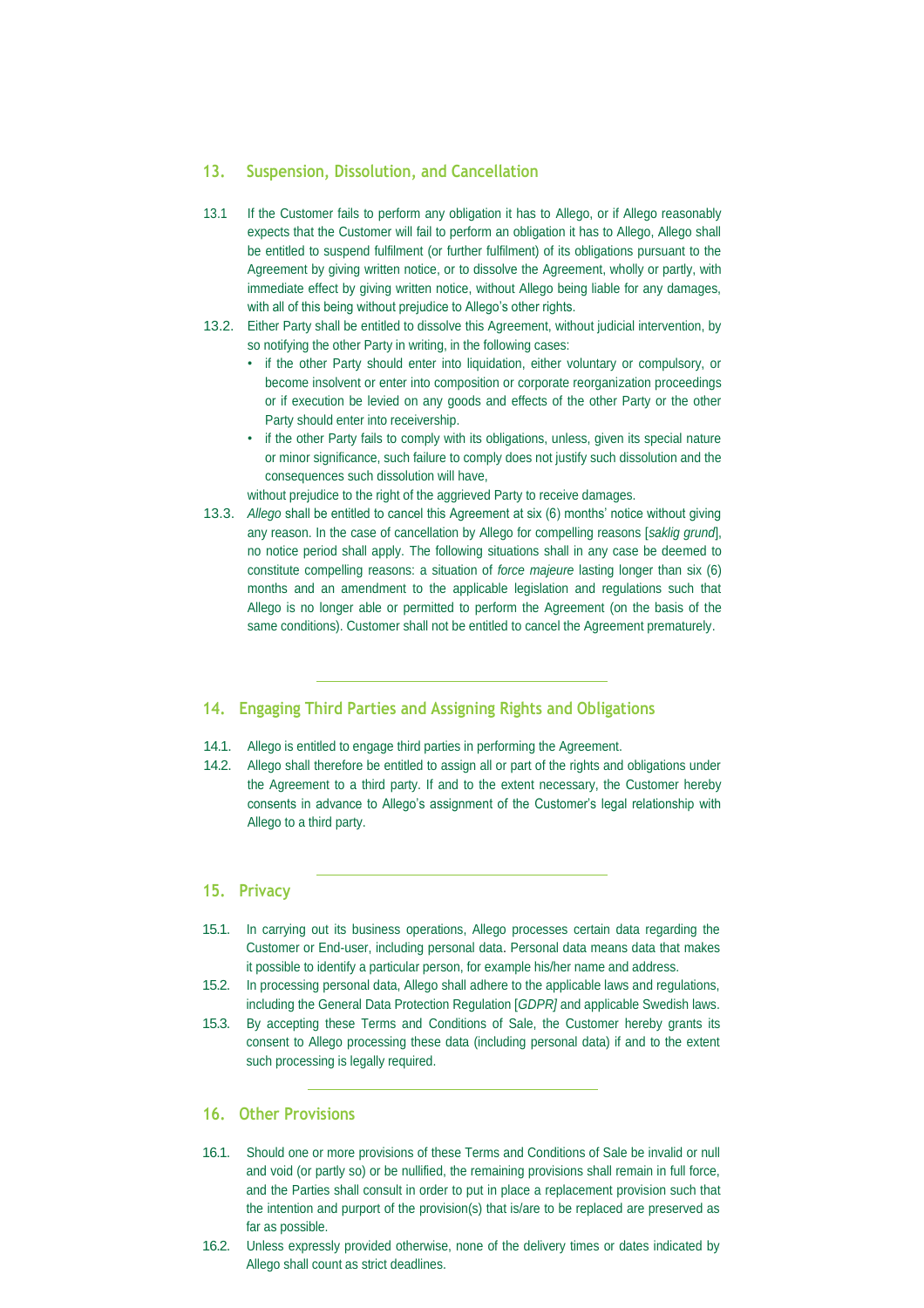- 16.3. It shall only be the Parties thereto that may derive rights from this Agreement. Third parties shall therefore not derive any rights from this Agreement, in any manner whatsoever.
- 16.4. This Agreement may only be deviated from if Parties have reached written agreement on the content of the deviation and its consequences.
- 16.5. The Customer shall be informed of any amendment to the Terms and Conditions of Sale. A new version of the Terms and Conditions of Sale will enter into effect as soon as it has been provided to the Customer. The Customer agrees to be sent new versions of the Terms and Conditions of Sale electronically.
- 16.6. The headings above the various sections of the Terms and Conditions of Sale shall have no independent significance, nor shall they have any influence on the interpretation of the provisions of these Terms and Conditions of Sale.

#### **17. Applicable Law and Competent Court**

- 17.1. The Quotation, order, Agreement, Terms and Conditions of Sale, and the resulting legal relationship shall be governed solely by Swedish law excluding its conflict of laws principles providing for the application of the laws of any other jurisdiction.
- 17.2. Applicability of the "United Nations Convention on Contracts for the International Sale of Goods" ("Vienna Sales Convention") shall be excluded.
- 17.3. All disputes concerning the conclusion or application of this Agreement, and all other disputes arising out of this Agreement, shall be finally settled by Swedish general court, whereby the district court of Stockholm shall be the first instance.

Terms and Conditions of Sale of Allego Sweden AB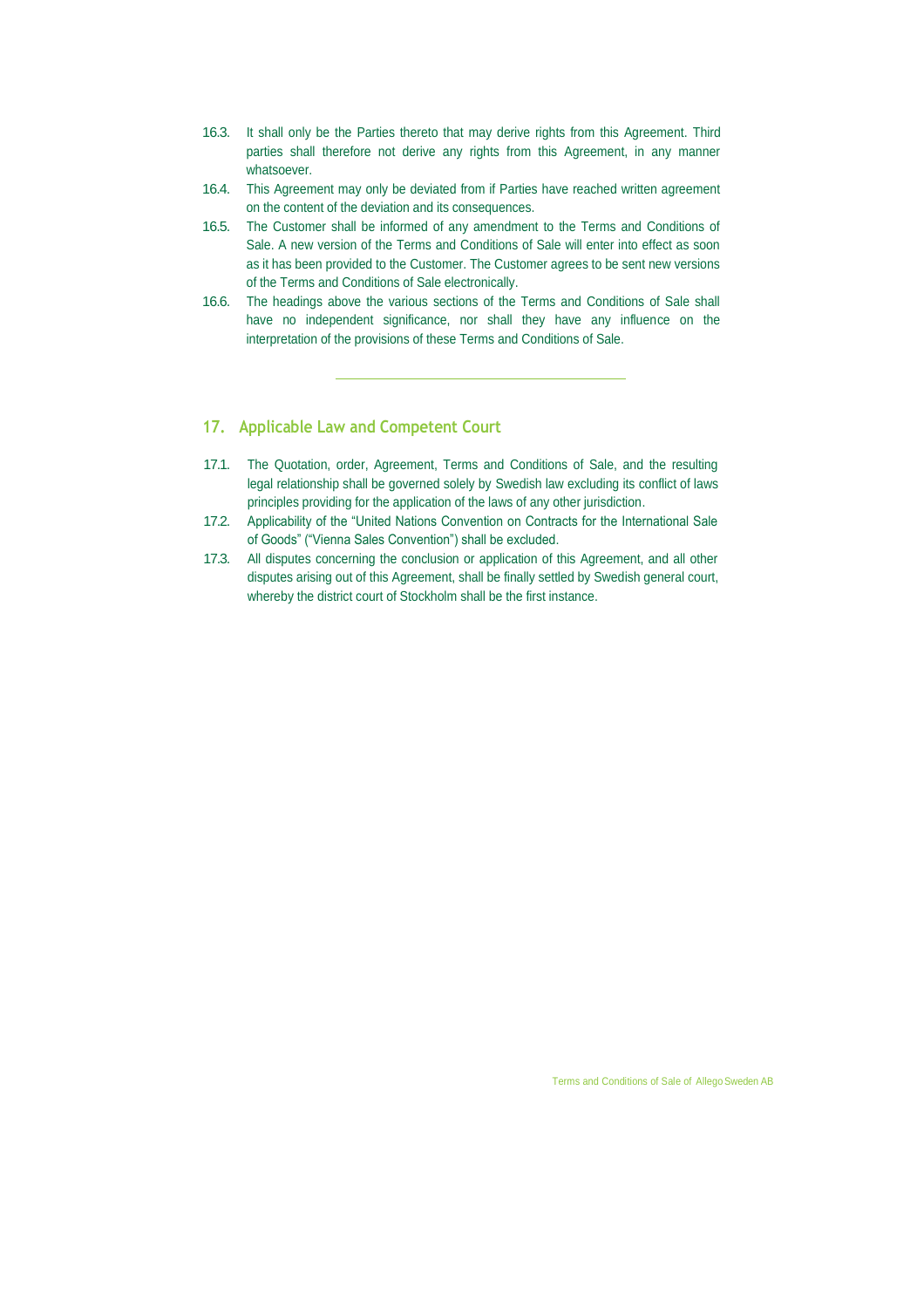